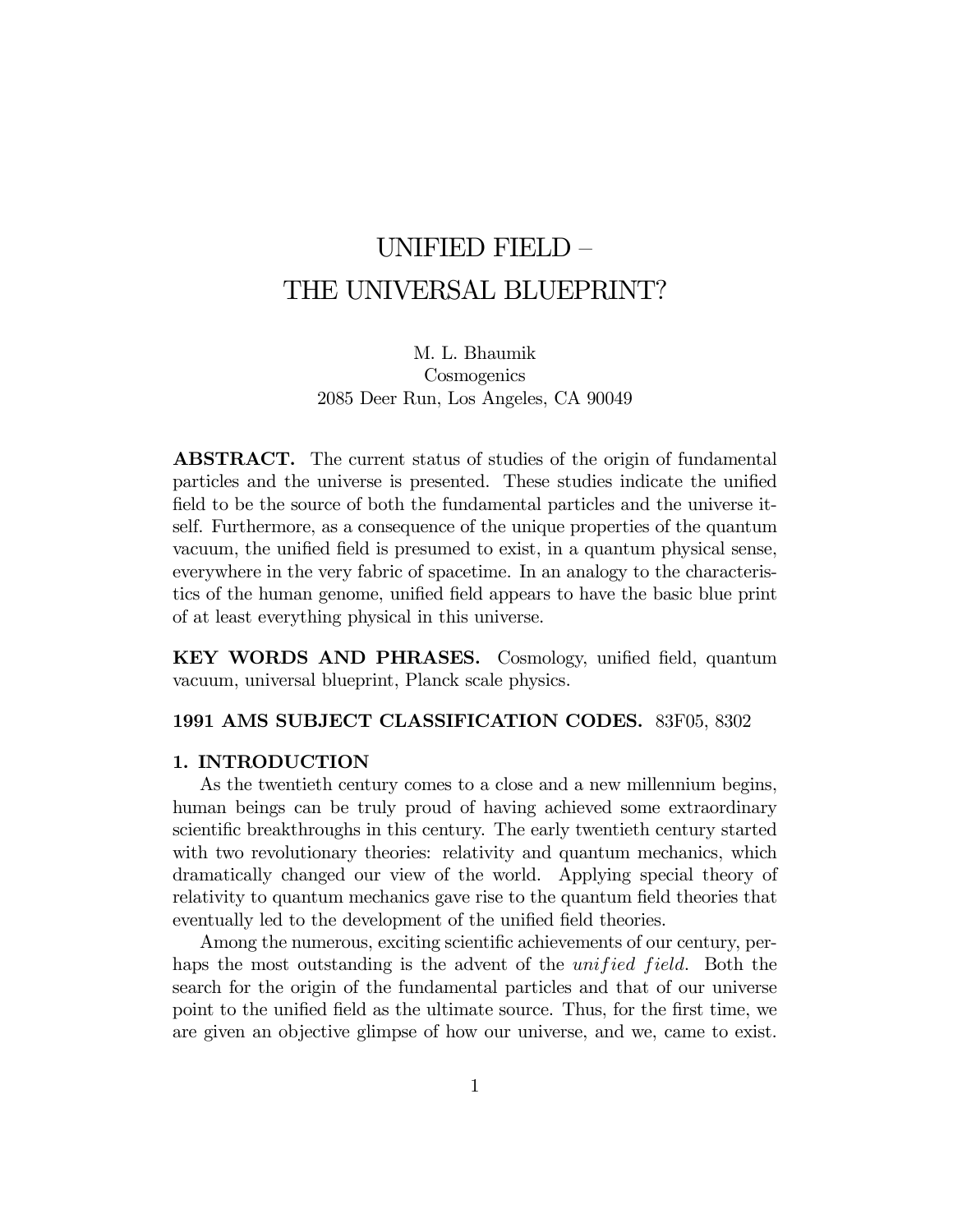This profound knowledge at its present state of development is more like an impressionistic painting where the scenery is discernible while all the details are not. But enough elements of the detail have emerged to give us some confidence in the validity of the scenario. However, either the superstring theory or a successful theory of quantum gravity promises to reveal further details sometime early next century.

According to modern cosmology, the distinguishable part of this picture appears to be that the spontaneous symmetry breaking of the unified field started our universe from the incredibly small, Planck's dimension of 10 $-33$ cm. The unified field, containing the blueprint of the entire universe, has sequentially unfolded to create everything physical in our universe. After having created the universe, the unified fieldl is also present now in a quantum physical way, everywhere, in the very fabric of spacetime, thereby upholding and administering our universe and, at least, everything physical it contains.

This is quite similar to a reality with which we are more familiar: our genome (DNA), consisting of twenty-three pairs of chromosomes, which is present in the very first cell, possesses the blueprint of an entire human body. After creating the body, it is also present in each cell of the body, controlling different aspects of our bodily functions. Only a small percentage of the DNA is active in an adult cell, and this percentage of expression allows the proper functioning of that particular cell. Nevertheless, the DNA of each cell possesses the entire blueprint of the whole body. This was vividly demonstrated by Ian Wilmut and his colleagues when they created the famous ewe, Dolly, using the DNA from an udder cell of an adult ewe.

## 2. FIELD AS A PART OF REALITY.

Through scientific investigations, we have discovered that fields are as real as the material world. In fact, fields represent more of a fundamental reality, because the material world is nothing but a manifestation of the underlying fields (through energy). The fields cannot be seen or touched although they are unquestionably present. Their presence is revealed only when they act on material objects (or energy) with which they couple. For example, we cannot see or touch the field of gravity, yet we know it is substantially real; to prove its existence, all we have to do is jump!

People in general, still appear to ignore this seminal realization, perhaps because the esoteric mathematical language, in which fields are usually described, is unfamiliar to most. The ultimate reality is often so abstract for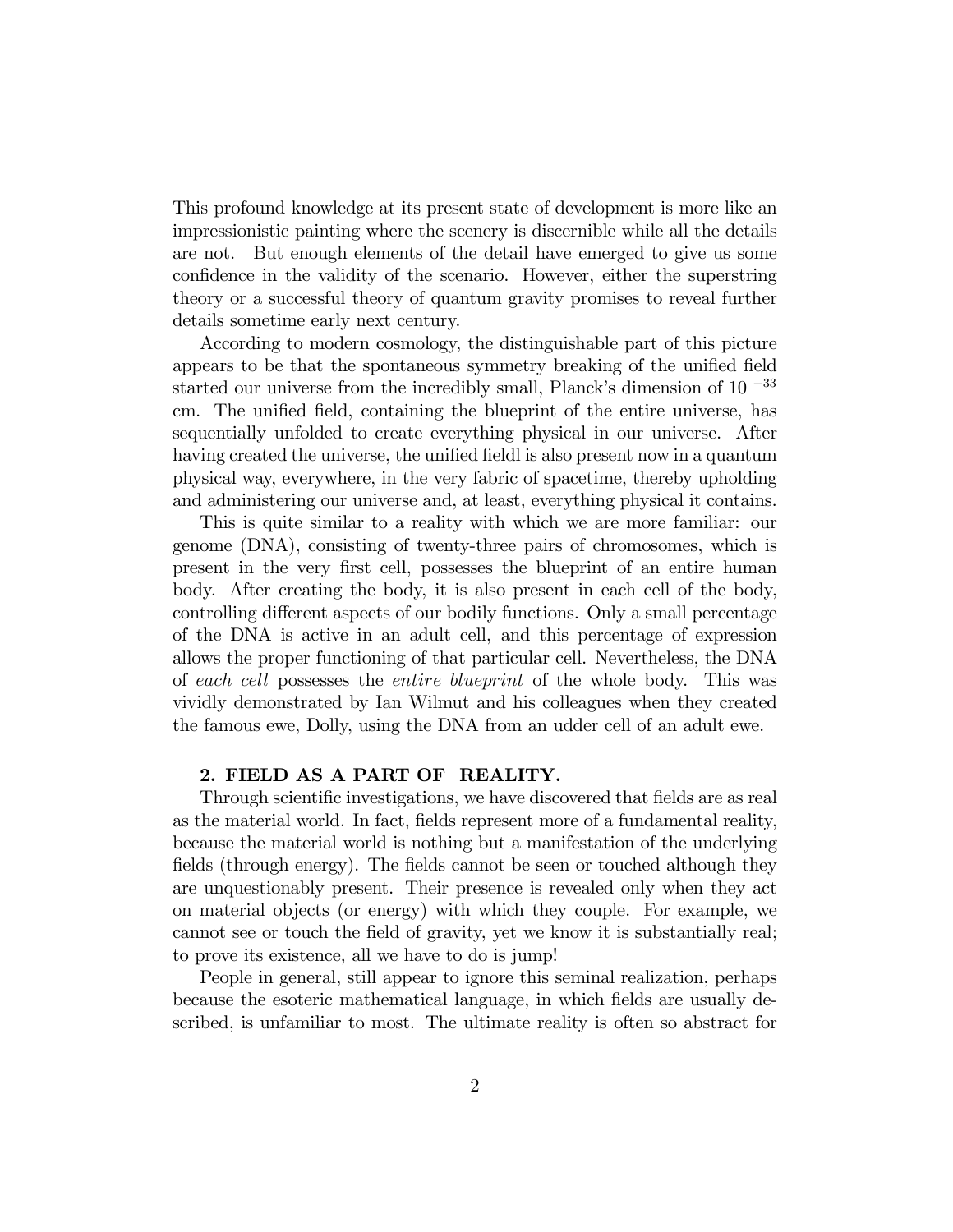our visualization that an accurate description is possible only through mathematical equations. Although an equation is an elegant and quantitative representation of reality, behind every equation there is a practicable, conceptual reality, the gist of which may be appropriately conveyed sometimes by metaphors. But even for physicists, the development of the concept of a field being a part of reality took almost the entire period covering the development of modern physics itself from Newton to Einstein. Unfolding the ultimate nature of the fields in terms of quantum field theories occurred only recently.

Newton could have been the first to glimpse the concept of a field. But he missed it, because of the prevailing notion at the time that everything was mechanistic and material in nature. Newton realized that the earth is held in orbit around the sun by the force of gravity acting over an enormous distance without any material connection between them. He proposed a vague concept of "instantaneous action at a distance" (presumably through some material medium) to explain the gravitational attraction, although it was puzzling to him as well as to other scientists of the time.

The notion of a field was first introduced by Faraday, who was unencumbered by contemporary thinking. Einstein mused whether Faraday would have come up with the idea of a field if he had not been a high school dropout. Faraday saw that when a magnet was moved around inside a coil, an electric current was induced in the coil, even though there was no material connection between the magnet and the coil. He explained that the magnetic field, a non-material entity, was inducing a current in the coil and the concept of the field was underway.

This concept was fully developed as a part of reality by Maxwell and experimentally demonstrated by Hertz. But the idea of a material world alone was still ingrained in people's minds. Therefore they came up with the proposal of a shadowy, all-pervading, material medium called ether, through which the field is supposed to be transmitted. Einstein finally freed our thinking from the encumbrances of ether, when he came up with the idea that a field is a physical state of empty space itself. According to Einstein, a field is a "final irreducible constituent of physical reality," and, therefore, should be considered a "fundamental constituent of the physical cosmos." Thus the concept of a field as an essential part of reality came about.

Although natural phenomena appear to be very complex, the underlying force fields controlling their interactions are rather simple. In nature, we come across only four such fields, which we designate as gravity, electromagnetism,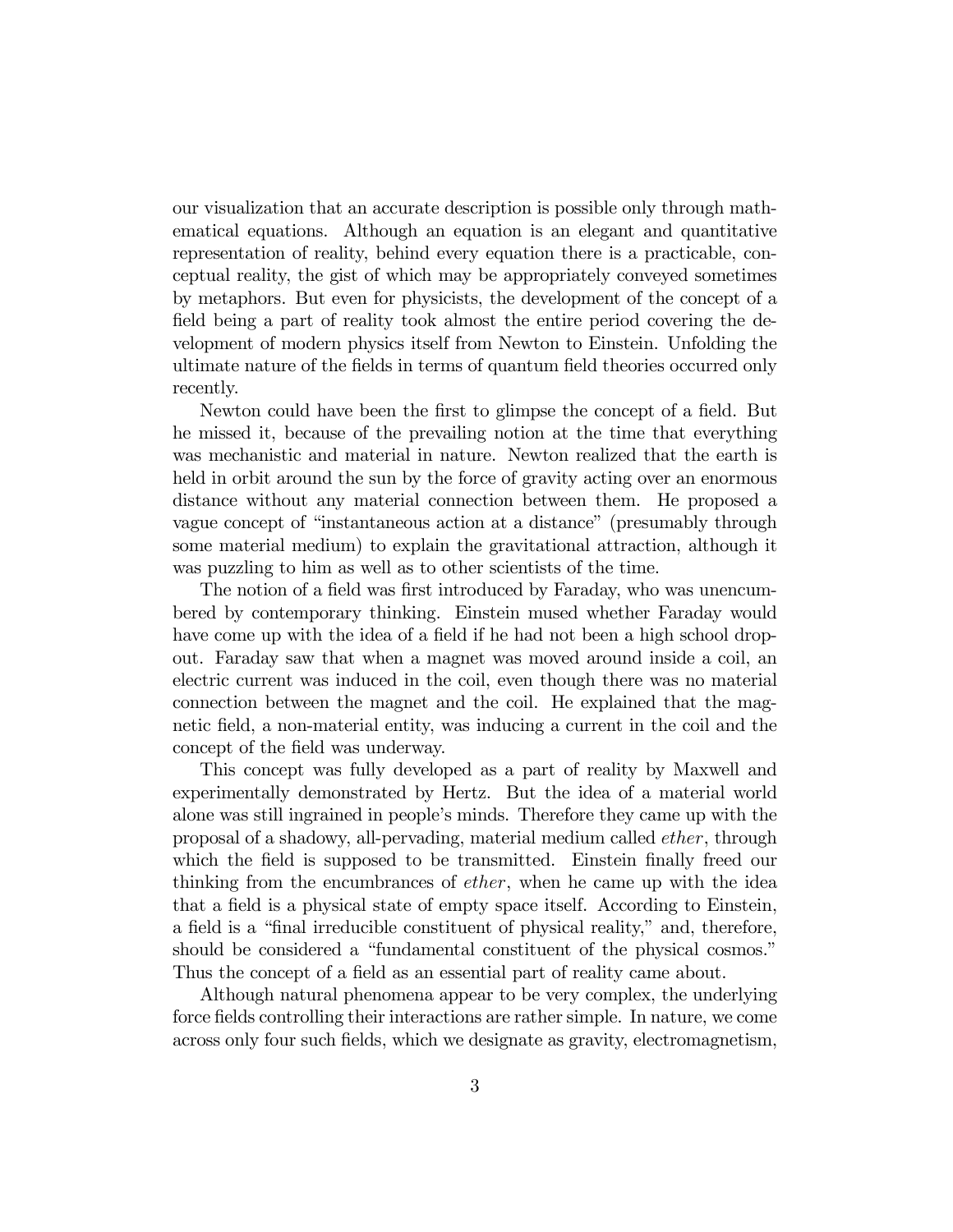and weak and strong nuclear fields. In addition,there are several varieties of matter fields. The fundamental particles are excitations of the different underlying fields and are described in the standard model of particle physics. Along with the particles of the four force fields, they consist of three families of quarks and leptons as well as their antiparticles. These particles are listed in the tables I and II. Also each quark comes in three colors. The standard model farther anticipates a class of as yet unobserved particles,the Higgís particles which are associated with symmetry breaking and generation of particle masses.

Table I. Particles of Force Fields (Bosons)

| <i>Force Field</i> | Strength in                   | Particle    | Symbol            |
|--------------------|-------------------------------|-------------|-------------------|
| Gravity            | Natural Units<br>$6x10^{-39}$ | Graviton    | $\mathcal{L}$     |
| Electromagnetism   | 1/137                         | Photon      |                   |
| Weak Nuclear       | $10^{-5}$                     | Weak Bosons | $W^{\pm}$ , $Z^0$ |
| Strong Nuclear     |                               | 8 Gluons    |                   |

Table II. Particles of Matter Fields (Fermions)

| Family | Leptons           | Symbol     | Quarks  | Symbol        |
|--------|-------------------|------------|---------|---------------|
|        | Electron Neutrino | $\nu_e$    | up      | u             |
|        | Electron          | $\epsilon$ | down    |               |
| Ш      | Muon Neutrino     | $\nu_\mu$  | charm   | $\mathcal{C}$ |
|        | Muon              | $\mu$      | strange | S             |
| Ш      | Tau Neutrino      | $\nu_\tau$ | top     |               |
|        | Tauon             |            | bottom  |               |

These fields organize and control every aspect of the material world. But these diverse fields are now being proven to be just different aspects of only one field, the unified field.

## 3. DISCOVERY OF THE UNIFIED FIELD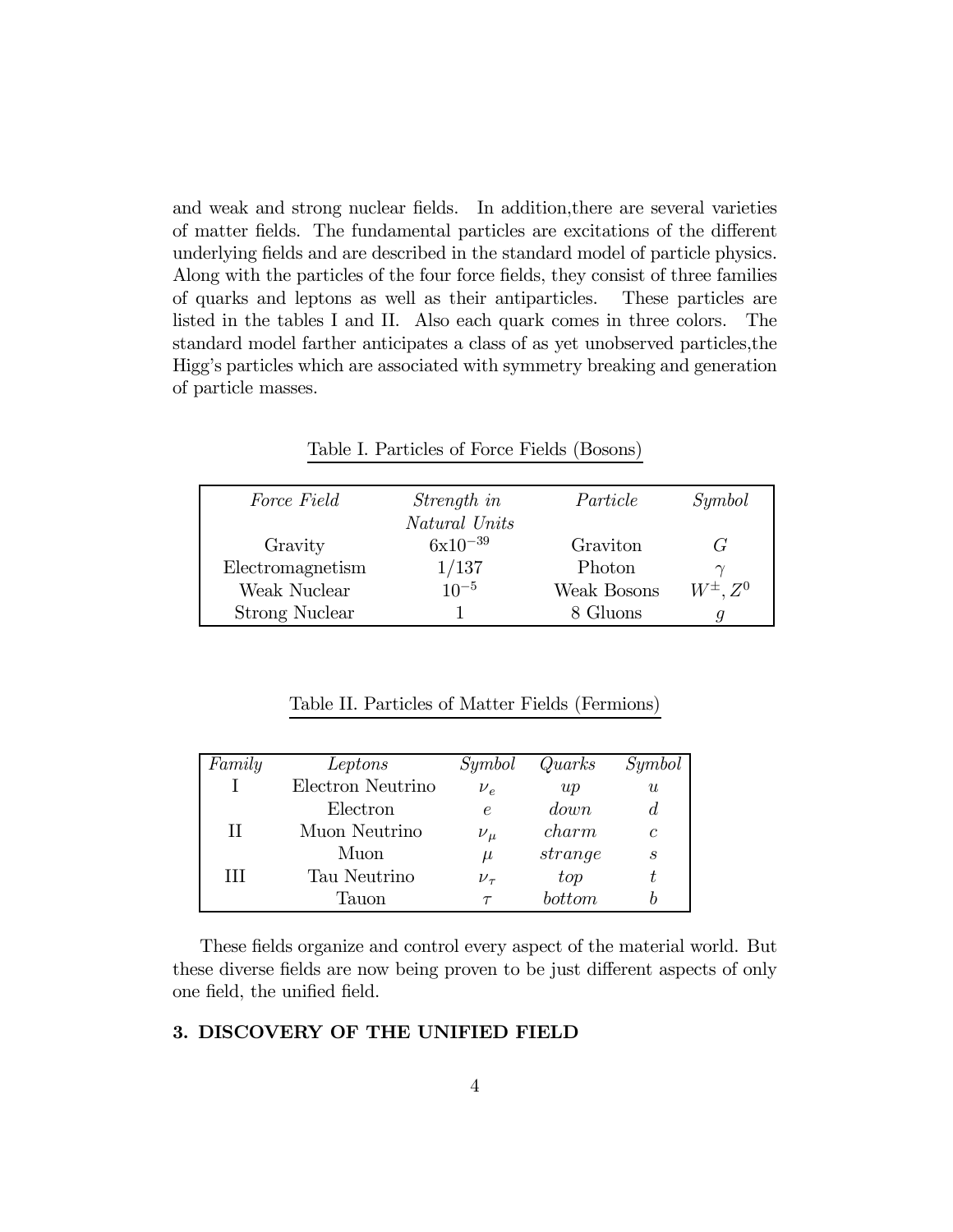It was the genius of Einstein again that gave seriousness to the idea of a unified field. Einstein strongly believed that the known force fields, which control natural phenomena, have a simple unified foundation. Indeed, his belief was so strong that he spent the last thirty years of his life trying to prove this concept. Unfortunately, his dream remained unfulfilled. However, his earlier pioneering work led to the development of quantum field theories that would eventually transform his vision into a reality.

Unification of two very diverse forces of nature, viz., the electromagnetic and weak nuclear, have been demonstrated convincingly enough to be the subject of two Nobel prizes. The electromagnetic force has an infinite range, while the weak nuclear force practically vanishes at a distance as small as the size of even the nucleus itself. Yet, electroweak unification showed that these two diverse forces are actually different facets of the same force. This amazing success has broken the barrier in people's minds against the seeming impossibility of unification of nature.

In electroweak unification, the weak fields  $W^{\pm}$ ,  $Z^0$  and the electromagnetic field are members of the same mathematical symmetry group  $SU(2) \times U(1)$ . Since this symmetry is the product of two separate factors, the unification of the weak and electromagnetic forces are not quite complete. A higher degree of unification of the forces and particles occur in Grand Unified Theories or GUTs for short. The interactions of the strong field belong to the symmetry group  $SU(3)$ , describing the dynamics of 'color' charges which is known as quantum chromodynamics. This is akin to  $U(1)$ , which describes the dynamics of electric charges and is known as quantum electrodynamics. GUTs unify the strong, weak and electromagnetic forces as well as the quarks and the leptons.

The simplest model of this class of theories is based on a mathematical symmetry group SU(5). Since the grand unified field also changes quarks into leptons, most GUTs predict the proton to be unstable. The nominal  $SU(5)$  theory predict a proton lifetime lower than  $10^{31}$  years, while experimental observation indicate a lifetime larger than  $10^{32}$  years. However, the supersymmetric GUTs predict a proton lifetime consistent with the observational limit. In addition, only the supersymmetric GUTs bring about a convergence of the measured coupling constants of the strong, weak and electromagnetic fields. For these reasons, the nominal SU(5) theory has been abandoned in favor of supersymmetric GUTs.

Although a direct proof of grand unification has not been demonstrated, the observed abundance of matter over antimatter in the universe is believed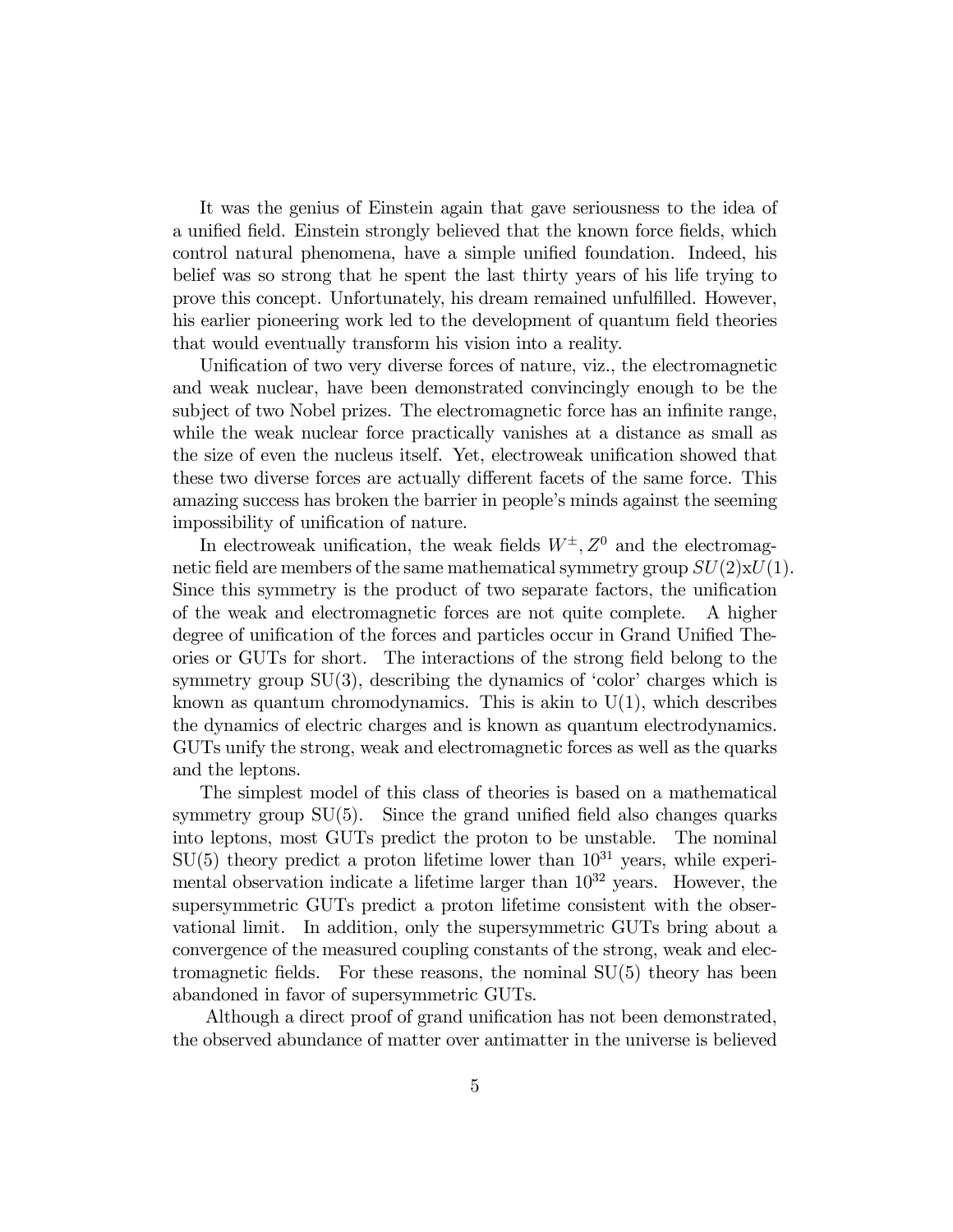to require such a unification. Recent observation of neutrino oscillations between its various families is considered to be a very encouraging indication of grand unification. Proton decay experiments with higher sensitivity are also in progress to provide a more direct evidence of GUTs.

A theory of final unification of all the fundamental particles and forces including gravity has been a very daunting task. However, sufficient progress has now been made, especially with the development of superstring theories, so that the concept of a final unification of all the fields of nature is being accepted as a real possibility, although a mathematically consistent formulation of unification is still being worked out.

Figure 1 shows how the strength of the various forces changes with energy (per particle) or temperature. As the energy increases, the strength of the electromagnetic force increases while that of the weak nuclear force decreases moderately. (This is not apparent from the figure, since at ordinary temperatures, the weak force is highly reduced due to the heavy mass of its carrier particles.) From experimental data, their underlying identity has been established at an energy of about 200 billion electron volt (GeV) or a temperature of  $10^{15}$  K, where these two force fields behave as just different aspects of a united electroweak field. The strong nuclear force decreases in strength with increasing energies and is predicted to converge with that of the electroweak field at  $10^{16}$  GeV ( $10^{29}$  K). The strength of the force of gravity increases continually until it is presumed to become the same with that of all the other fields at or near  $10^{19}$  GeV ( $10^{32}$  K) where the final unification of all the fields is thought to occur.

The Nobel Laureate Steven Weinberg, says<sup>1</sup> in his recent book, *Dreams* of a Final Theory, "If history is any guide at all, it seems to me to suggest that there is a final theory.î Stephen Hawking, who is considered by many today to have the stature of Einstein, expresses it even more emphatically in his book, A Brief History of Time. He provides some strong arguments to support his view<sup>2</sup>: "I think that there is a good chance that the study of the early universe and the requirements of mathematical consistency will lead us to a complete unified theory within the lifetime of some of us who are around today, always presuming we don't blow ourselves up first." Another Nobel Laureate, Murray Gell-Mann, gives further support to this view in his recent book, The Quark and the Jaguar. He states<sup>3</sup> that "Superstring theory, in particular the heterotic form, may really be the long-sought unified quantum field theory." He also suggests<sup>4</sup>, "[that] There are many possible ways of confronting the theory with experimental results."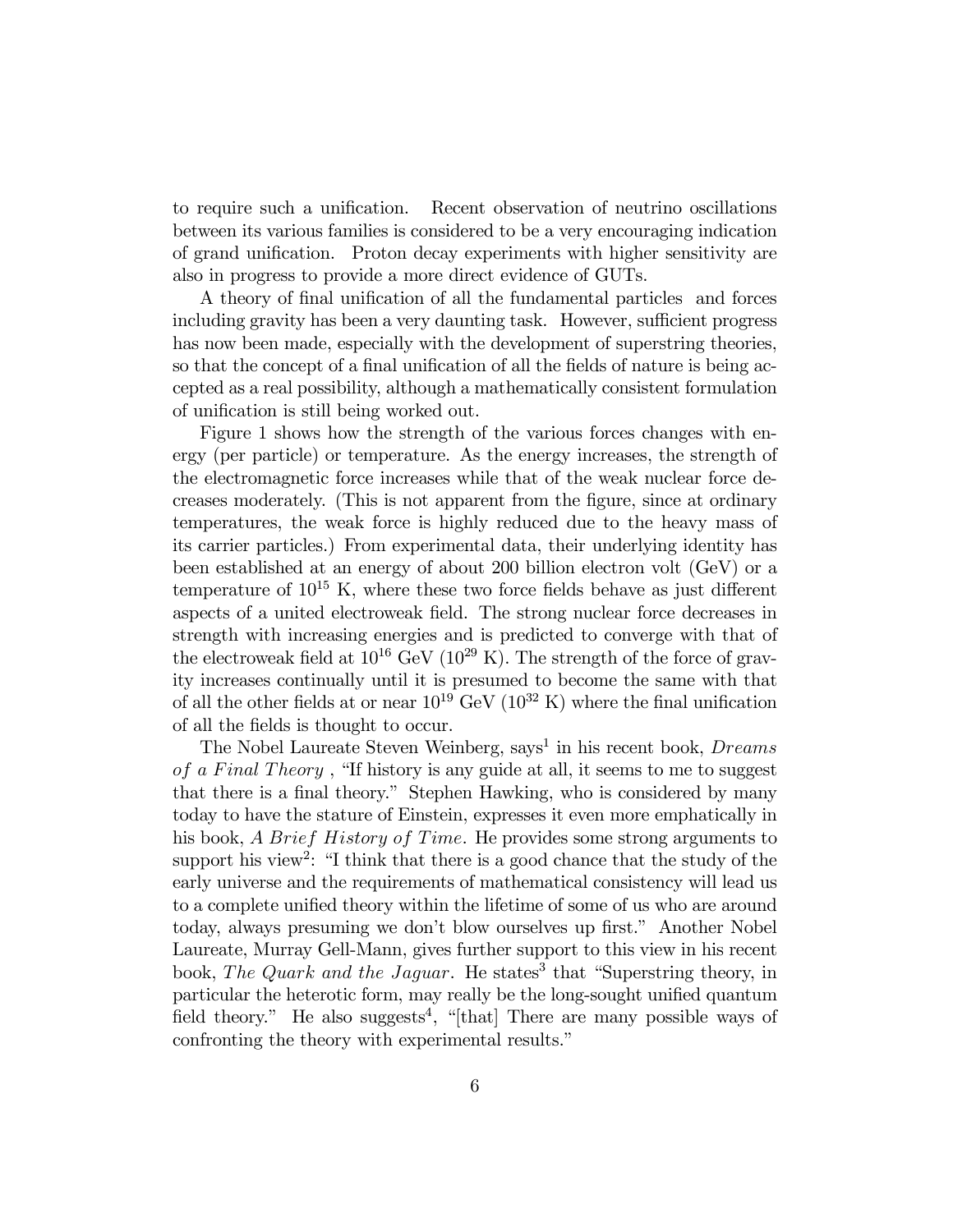Partly, what supports such confidence of the physicists about the existence of the unified field, is perhaps the realization that natural forces, which are so immensely diverse in our daily environment, appear to have the same strength at the natural scale of the universe. Our civilization depends on an agreed upon unit of mass, length and time like pound, foot and second. But these units are man-made. Interestingly enough, nature has its own units of mass, length and time. They would be the same for all possible civilizations anywhere in the universe and are determined by three fundamental, natural constants.

In the very first paper in which Max Planck proposed his quantum theory, he was more elated about finding nature's units of mass, length and time than the radical consequences of quantum theory, which was not quite envisioned at that time. With his discovery of the quantum of action h, which is known as Planck's constant, he was able to determine nature's units of mass, length and time, using two other natural constants, the velocity of light  $c$ and Newtonian gravitational constant  $G$ . (Instead of the Planck's constant h, a constant  $\hbar=h/2\pi$  is generally used today. However, we will use the original constant h.)

The constants of nature  $h$ ,  $c$  and  $G$  have the dimensional relationship in terms of mass M, length L and time T as  $h = ML^2T^{-1}$ ,  $c = LT^{-1}$ and  $G = M^{-1}L^{3}T^{-2}$ . Nature's units of mass, length and time are, therefore, given by

$$
M = \left(\frac{hc}{G}\right)^{1/2} \tag{3.1}
$$

$$
L = \left(\frac{Gh}{c^3}\right)^{1/2} \tag{3.2}
$$

$$
T = \left(\frac{Gh}{c^5}\right)^{1/2}.\tag{3.3}
$$

The values of the natural constant  $h$ ,  $c$  and  $G$  in our units of measurements are  $6.63 \times 10^{-27}$  erg.sec,  $2.99 \times 10^{10}$ cm/sec and  $6.67 \times 10^{-8}$  cm<sup>3</sup>gr<sup>-1</sup>sec<sup>-2</sup>, respectively. Using these values, we get nature's units of mass, length and time in terms of our units as  $5.4 \times 10^{-5}$ gm  $(3 \times 10^{19} \text{ GeV})$ ,  $4 \times 10^{-33}$  cm and  $4.3x10^{-43}$  sec. These units of nature, called the Planck's units in honor of its proponent, give a scale for measurements that holds true throughout the universe, and therefore, maybe appropriately called the universal scale.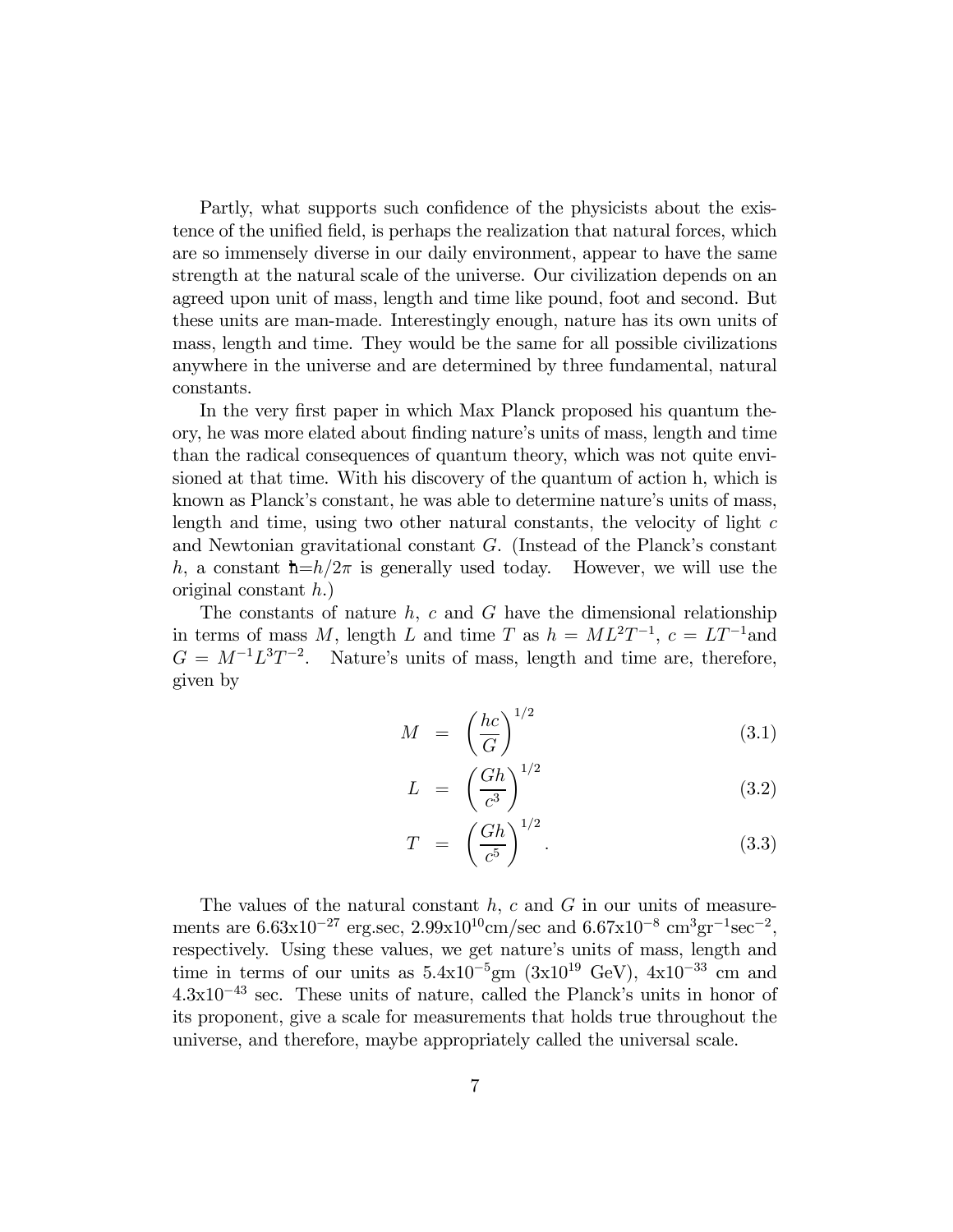The value of the Planck's units of length and time are unbelievably small compared to those of atomic or even nuclear scale. On the other hand, Planck's mass is  $10^{19}$  times larger than the mass of the proton. Although, the sizes of these nature's units appear to be so diverse, they are believed<sup>5</sup> to be necessary for the desirable features of the universe. The practical consequences of the diverseness of the values of the nature's units make the strength of the various forces at ordinary temperatures very disparate as shown in Table  $I$ .

But when we extrapolate our laboratory measurements, using the quantum dynamics of the highly successful models of particle physics, we find that the strengths of the four forces of nature indeed tend to converge at the Planck scale. At the Planck scale, the force fields of nature, all having equal strength of interaction, appear to behave as just different aspects of one field, the unified field, which additionally unites force fields with matter fields. The matter fields package energy into fundamental particles like quarks and electrons, while the force fields utilize them as building blocks to generate everything physical. The unified field is presumed to unify fermions and bosons through nature's supersymmetry. Thus, a unified theory appears plausible to describe the underlying unity of the elementary particles that make up the physical world.

## 4. THE ORIGIN OF THE UNIVERSE

Since we have good reasons to believe in constructing a credible theory for unifying all the fundamental particles, it would be natural to inquire how the universe itself containing all these particles began. Until the twentieth century, cosmology, dealing with the subject of the creation of the universe, was mostly a part of metaphysics. Only recently, for the first time in the human history, we are able to get some answers based on scientific evidence about how all this came to be. This has been possible by gathering the evidence left over from the early moments of creation. By running the frames of the cosmic movie backwards, we have been able to recount the drama of creation, with the help of the theories of fundamental particle physics at very high energies. Again, the evidence points to the unified field as the source of the universe.

Edwin Hubble gathered the first evidence of this story in the early 1920s at the Mt. Wilson Observatory. By accurately measuring the distances of the nebulae, he showed that they were not only separate galaxies, but also that they all had a redshift, implying that they were all moving away from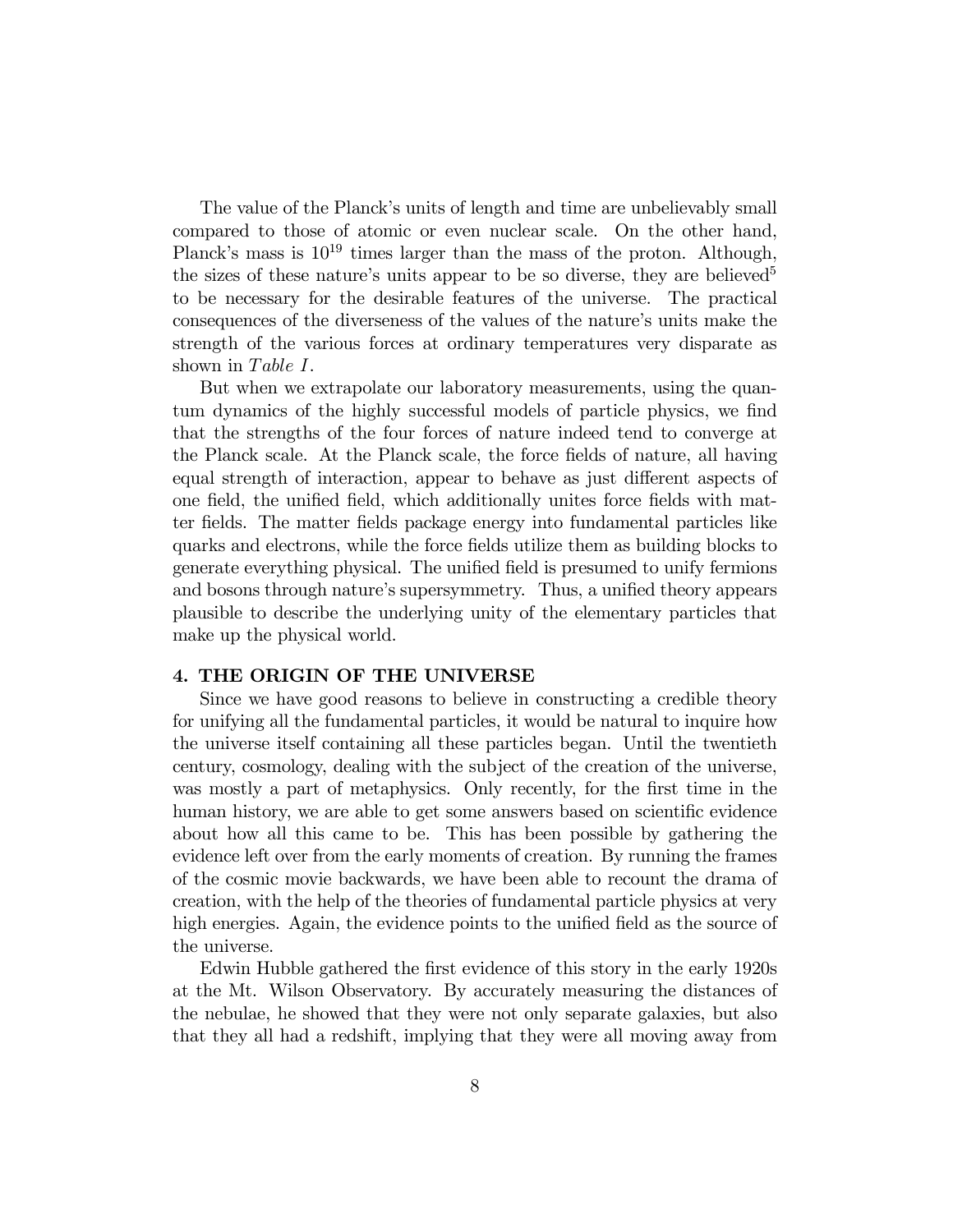us. Hubble also observed that the further away the galaxy was, the larger was its redshift. In fact, the speed of the recession of the galaxies, derived from the redshift, was proportional to their distance. It was soon realized that such an expanding universe was predicted by mathematical models of the universe based on Einstein's general theory of relativity.

To construct a model universe, using his newly developed general theory of relativity, one essential feature used by Einstein was the cosmological principle, which states that the universe is homogeneous and isotropic. If the universe is isotropic, it can be shown to be also homogeneous. Homogeneity means that the density is distributed uniformly throughout the universe. Although it was a bold and unsubstantiated assumption at the time, since one could then locally see the dense milky way, it turns out to be an accurate one. Because on a larger scale, universe is now found to be indeed homogeneous.

The generalized solution for Einstein field equations for a homogeneous universe was first presented by Alexander Friedmann and therefore bears his name. The Friedmann equation for the evolution of the cosmic scale factor  $R(t)$ , which represents the size of the universe, is

$$
\left[\frac{\dot{R}(t)}{R(t)}\right]^2 = \frac{8\Pi G}{3}\rho(t) - \frac{kc^2}{R^2(t)},
$$
\n(4.1)

where  $\rho(t)$  is the uniform density of the universe and k is a time-independent constant. The expansion rate of the universe is determined by  $\frac{\dot{R}(t)}{R(t)} = H(t)$ , the Hubble parameter. At time  $t$ , it is a constant known as the Hubble constant  $H$ . Equation  $(4.1)$  shows that the speed of recession is proportional to distance, as observed at a particular time.

Using  $H(t) = \frac{\dot{R}(t)}{R(t)}$  and defining  $\Omega(t)$  as the ratio of the density  $\rho(t)$  to the critical density  $\rho_c(t) = \frac{3H^2(t)}{8\Pi G}$ , equation (4.1) can be expressed as

$$
\frac{kc^2}{H^2(t)R^2(t)} = \Omega(t) - 1.
$$
\n(4.2)

It is evident from equation (4.2) that for  $k = +1$ ,  $\Omega > 1$ , when the universe is called closed; for  $k = 0, \Omega = 1$ , the universe is flat and for  $k = -1, \Omega < 1$ , the universe is open. A closed universe will eventually collapse on itself while an open universe will expand forever.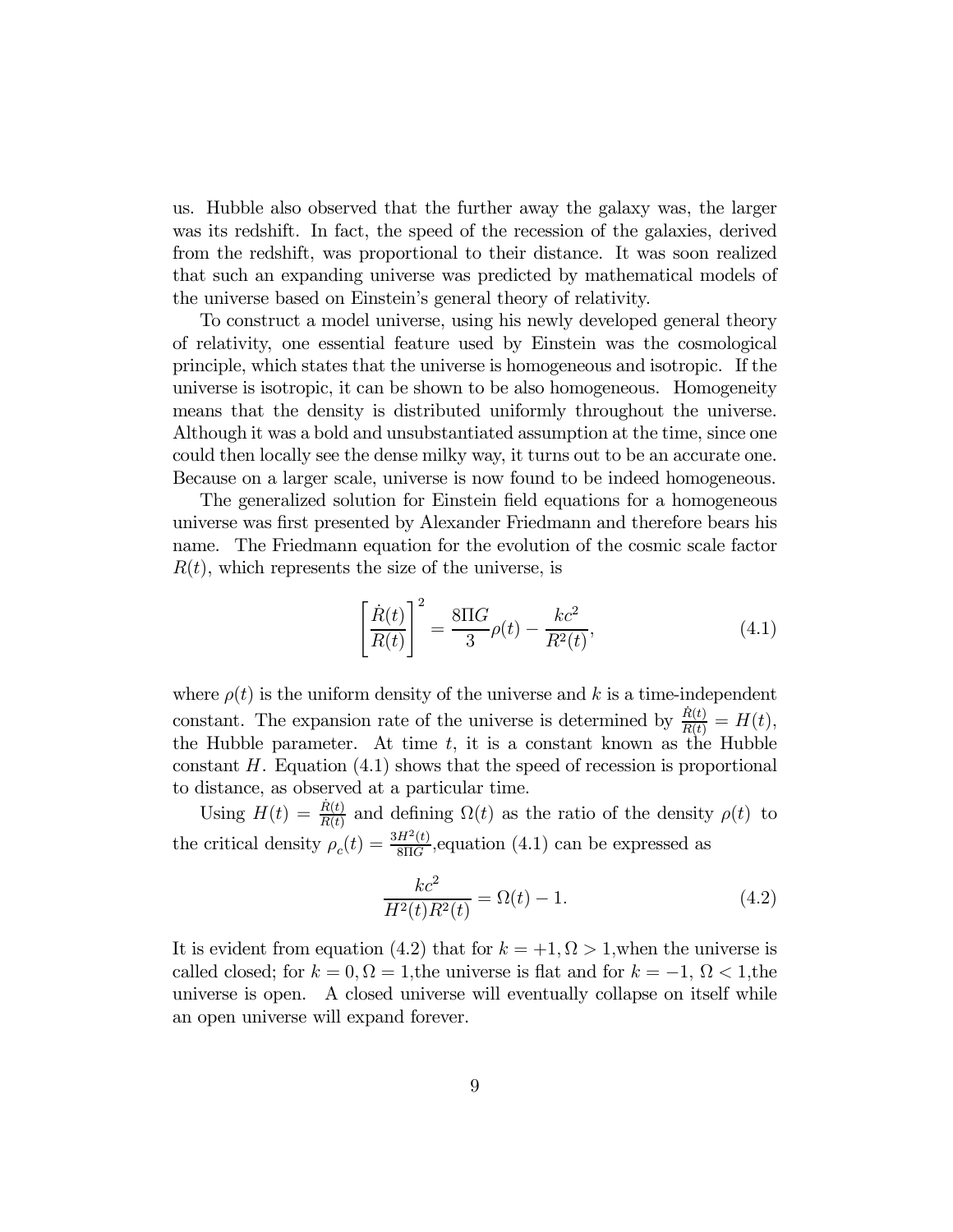Equation (4.1) can be recast as

$$
\dot{R}^2(t) = \frac{8\Pi G}{3} \left[ \rho(t) R^3(t) \right] \frac{1}{R(t)} - kc^2.
$$
 (4.3)

Differentiating equation (4.3) with respect to time, and since the total matter in a given expanding volume is unchanged,  $\rho(t)R^{3}(t)$  is constant,

$$
2\dot{R}(t)\ddot{R}(t) = -\frac{8\Pi G}{3} \left[ \rho(t)R^3(t) \right] \frac{\dot{R}(t)}{R^2(t)} \tag{4.4}
$$

$$
or \frac{\ddot{R}(t)}{R(t)} = -\frac{4\Pi G}{3}\rho(t).
$$
 (4.5)

Since  $R(t)$  is always negative, at a finite time in the past, R must have been equal to zero. Then, according to these models, the contents of all the galaxies must have once been squeezed together in a small volume where the temperature would have been immensely high. The radiation left over from this fireball must still be around today, although cooled to a much lower temperature due to expansion of the universe. Precisely such a relic radiation was observed in 1965, which provided compelling evidence for the ìbig bangî model of the universe. This radiation is known as the cosmic microwave background radiation, at a temperature of 2.73K.

The observed radiation decoupled from the ionized soup of matter and radiation of the cooling fireball, when electrons combined with the nuclei. The equilibrium between ionization and recombination is given by the Saha equation

$$
\frac{x^2}{1-x} = \frac{(2\Pi m_e kT)^{3/2}}{\eta h^3} exp(-I/kT),
$$
\n(4.6)

where x is the ionized fraction, I, the ionization potential,  $m_e$ , the mass of electron and  $\eta$ , the number densities of baryons. Since about 90% of the nuclei are hydrogen, we can take the ionization potential to be that of hydrogen which is 13.6 eV. Since  $\eta \sim 10^3$ , the fractional ionization drops sharply at a temperature of about 4000K or at 3000K if ionization from the first excited level is included. This temperature of radiation decoupling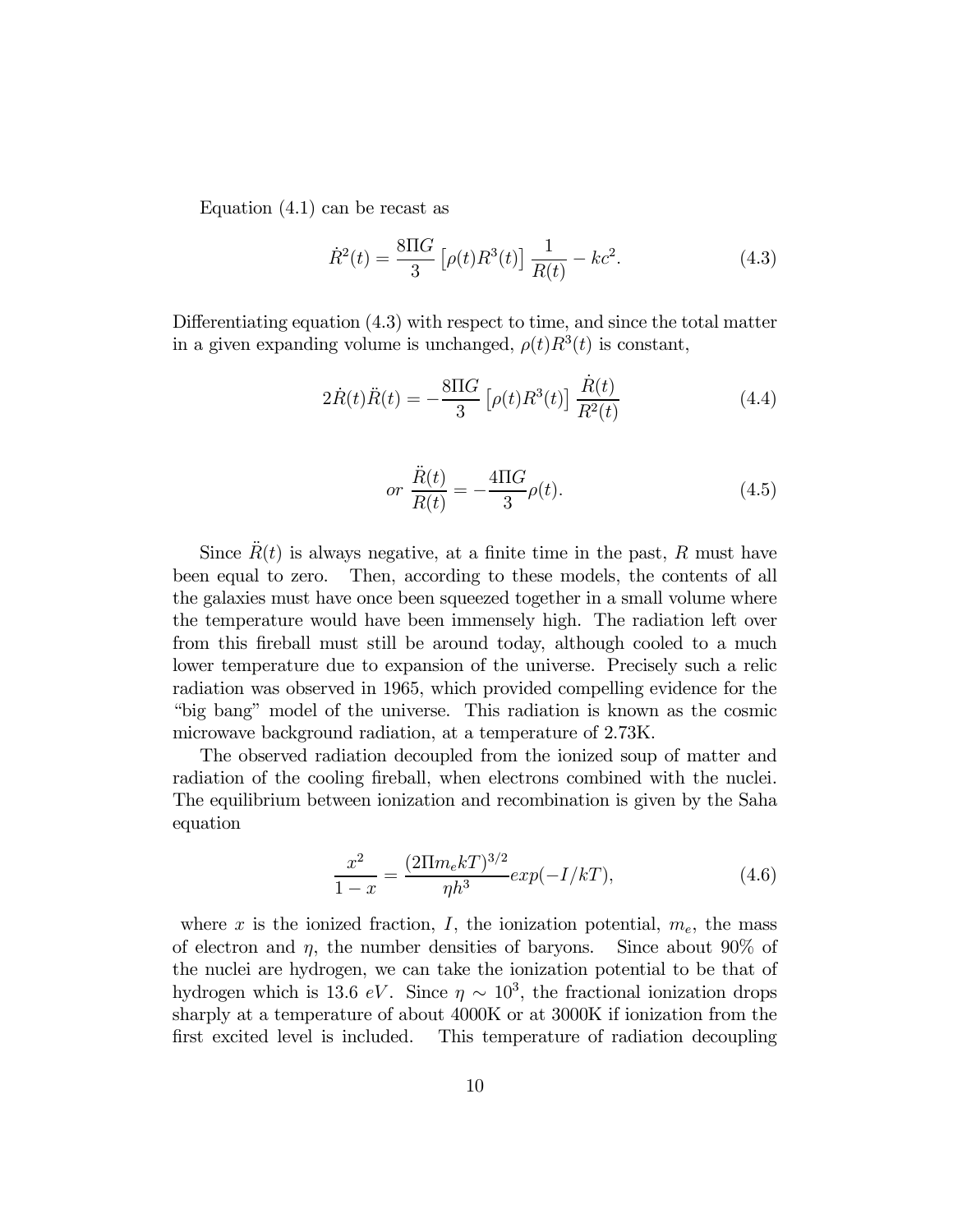occurred at about 300,000 years after the big bang. Matter was then free to form galaxies and stars under gravitational clumping.

The primordial fireball was a giant thermonuclear reactor. Therefore, our knowledge of nuclear reactions allows us to calculate the abundance of light elements, like hydrogen, helium, deuterium and lithium, produced in the fireball. The observed relative abundances agree very well with theoretical predictions, which gives added support to the hot, early universe. The pioneering book by Steven Weinberg entitled, The First Three Minutes, gives<sup>6</sup> a comprehensive account of this model. Further support came from the observation of the minute fluctuations in the cosmic microwave background radiation, as well as from the observed evolution of galaxies with time.

All of this evidence has established cosmology as a branch of science and the existence of the primordial fireball appears in physics text books as part of the standard big bang model. However, there are some glaring shortcomings of the model, known as the horizon problem, the flatness problem, etc. The proposed, inflationary paradigm, rooted in plausible theories of particle physics, offers a unique solution to these problems. It also identifies the source of the enormous amount of mass and energy of the big bang fireball.

To go beyond the standard big bang model, we depend primarily upon the results of investigation of particle physics; because, towards its origin, the universe would have been smaller and the temperature increasingly higher. Such temperatures are available only in the laboratories of particle physicists today. In turn, the particle physicists look to the relics of the events of the early universe to provide support for their theories. At temperatures higher than what is attainable by machines, the only resource available for particle physicists is the study of the early universe itself. This symbiotic relationship of particle physics, (which deals with the smallest), and cosmology, (which is the study of the largest), has provided an essential link in our pursuit of an understanding of the origin of the universe.

As we proceed beyond the standard model of big bang to higher temperatures, the various stages of unification of the fields contemplated by the particle physicists provide a basis for recounting the early universe. Since the early universe was radiation dominated, the temperature and size is related<sup>6</sup> to time t by  $\frac{1}{T} \propto R \propto t^{1/2}$  except when there is a phase change. The well established electroweak unification must have been present when the temperature of the fireball was about  $10^{15}$  K at about  $10^{-12}$  sec after the origin. Discovery of the asymptotic freedom of quarks at higher energies allows us to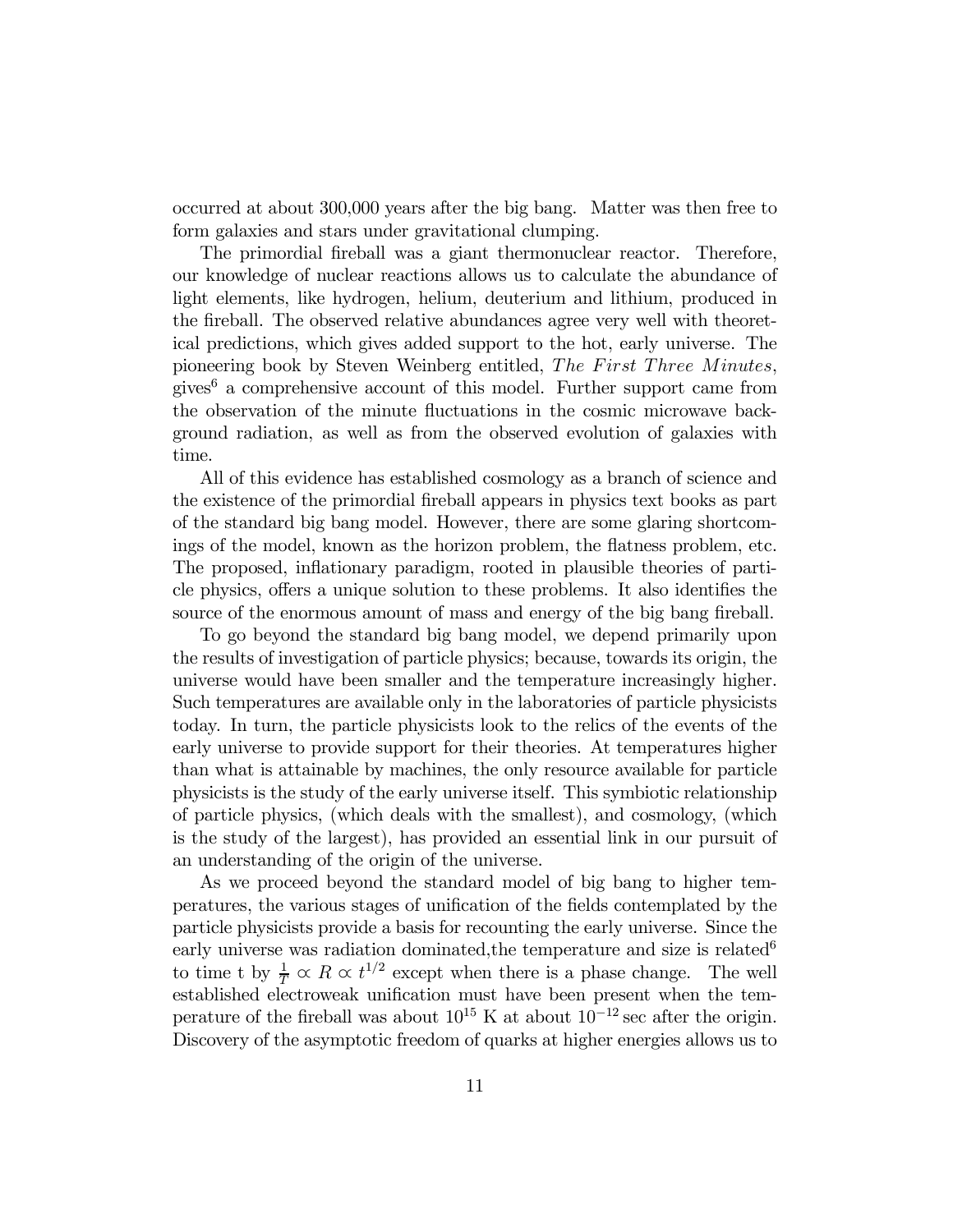treat the fireball as a super dense, weakly interacting gas containing quarks, electrons and other particles of the standard model of particle physics. At still higher temperatures, the phenomenon of inflation is presumed to have come into the picture.

Alan Guth, who conceived the idea of the inflationary theory of cosmology, gives<sup>7</sup> a detailed account of it in his book, The Inflationary Universe. A main feature of the unified field theories of particle physics is that a class of scalar fields, called Higgs fields, are thought to be responsible for spontaneous symmetry breaking of the various stages of unification of the fields.

During symmetry breaking, which separates the strong nuclear field, the potential energy of the scalar field is given<sup>8</sup> by

$$
\rho \simeq \frac{E_{GUT}^4}{(\text{hc})^3} \simeq 10^{100} \text{erg/cm}^3,
$$
\n(4.7)

where  $E_{GUT}$  is  $10^{16}GeV$ , the energy scale for GUT symmetry breaking. This enormous potential energy density of the scalar field can lead to an exponential expansion of the universe for a fleeting moment (during  $10^{-37}$  to  $\sim 10^{-35}$ ) seconds after the origin), allowing the universe to expand by at least a factor of  $10^{30}$ , while maintaining a constant energy density. Consequently, a prodigious amount of positive energy can be created, balanced by an equal amount of negative gravitational potential energy, the total energy of the universe still being zero. Therefore, the big bang fireball can essentially grow out of an embryonic universe as a result of a momentary instability of a scalar field, and the basic features of the baby universe become established. Guth amusingly describes this by his famous phrase, "In the context of inflationary cosmology, it is fair to say that the universe is the ultimate free lunch."

Even though cosmologists generally agree on the necessity of an inflationary paradigm, no such agreement exists on its details or exactly when it occurred. Some superstring cosmology model suggests its occurrence to be even much closer to the Planck's dimensions. At its present stage of development, the inflationary universe is more of a model whose actual details still need to be finalized, based on some observations, such as the characteristics of fluctuations of the cosmic microwave background radiation. Especially, the study of the pattern of polarization of these radiations caused by the primordial gravitational waves could distinguish between the different scenarios of inflation. Some inflationary model even envisions multiple universes or a multiverse arising out of continuing inflation. In such a model, the beginning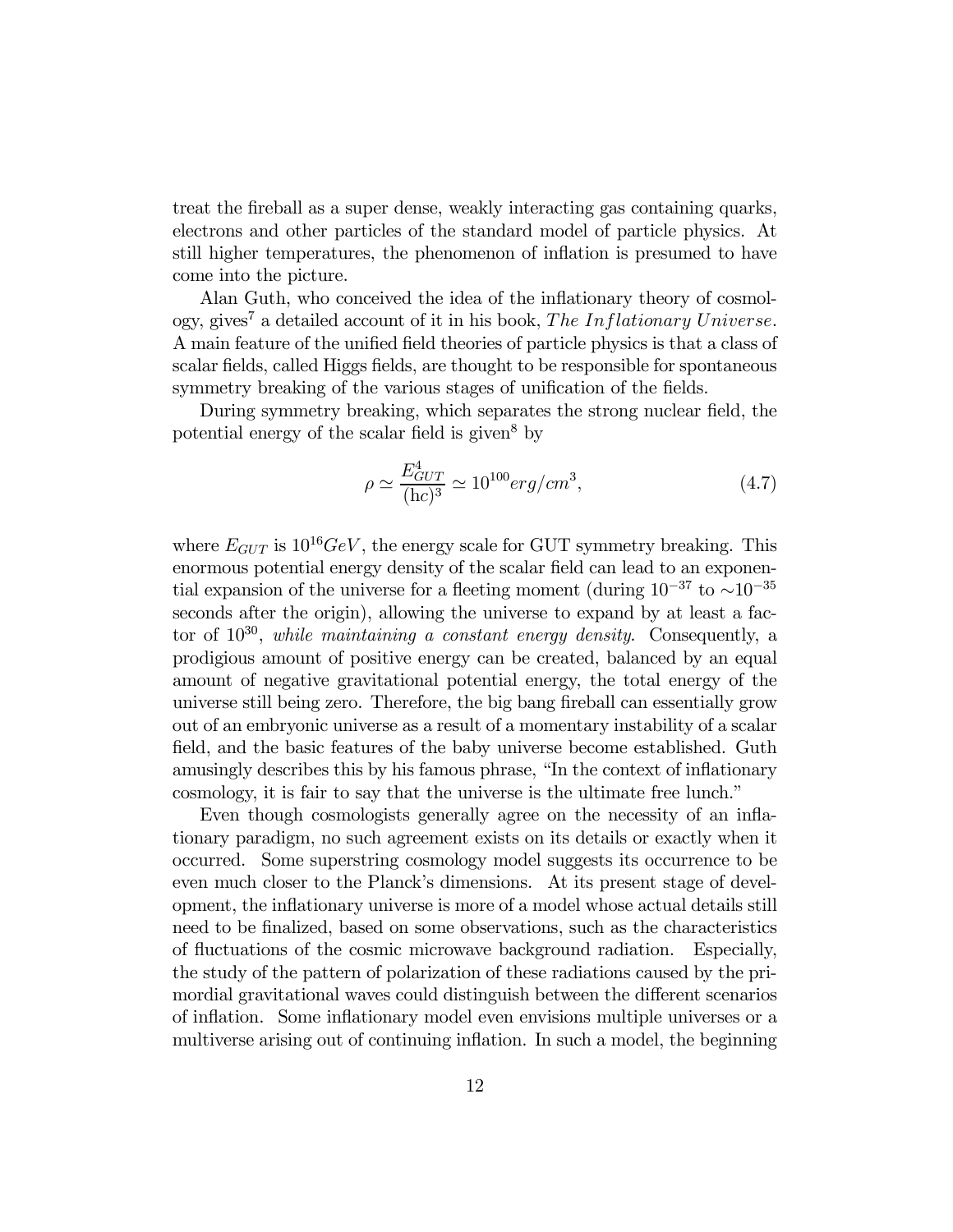of the universe is pushed back to an indeterminate past.

In our universe today, the cosmic microwave background radiation essentially looks the same in all directions, coming from regions, which can not be connected even with the speed of light. This is known as the horizon problem. But if the universe initially started with a small enough size before inflation, there would have been time for communication between the various regions. This would explain why the universe, as represented by the microwave background radiation, is so isotropic and homogeneous, on a large scale. The observed smoothness of the microwave background radiation also provides a graphic validation of the cosmological principle.

Equation (4.2) shows that the value of the critical density  $\Omega(t)$  determines whether the Universe is open, closed or flat. Any deviation in the value of  $\Omega$ from 1 in the early universe would rapidly grow with time. If  $\Omega$  was slightly less than 1 in the early universe, it would have rapidly fallen to zero resulting in a universe with no structures such as galaxies and stars. Instead, if  $\Omega$ was slightly greater than 1, it would have rapidly increased and the universe would have already collapsed.

The age of the universe has been determined to be 10-20 billion years by a variety of independent methods such as expansion rate of the universe, radioactive dating, oldest stars in globular clusters, Sunyaev-Zeldovich effect, gravitational lensing, cooling of white dwarf star etc. For the universe to be this old with the observed structures, it had to start out with  $\Omega = 1$ , with an accuracy of about 1 part in  $10^{60}$  which is rather unnatural. This is referred to as the flatness or the age problem.

During the process of inflation, the term  $kc^2/H^2R^2$  in equation (4.2) is suppressed enormously<sup>8</sup>, so that the universe starts out with  $\Omega = 1$ . This is also supported by recent observations<sup>9</sup> showing that the universe today is actually flat. However, the observed<sup>10</sup> mass density of the present universe appear to give  $\Omega_m$  of only 0.3-0.6. To reconcile the value of  $\Omega = 1$ with the observed low mass density, the existence of a vacuum energy density, consistent with a cosmological constant  $\Lambda$ , has been proposed. Recent measurements<sup>11</sup> of H at high redshifts, using type  $I_a$  supernovae, indicate that the value of  $H$  in the present epoch is actually increasing, rather than decreasing, as has been assumed before. The observation has prompted the existence of a small value of  $\Lambda$  to be taken seriously.

While constructing a model universe, Einstein originally introduced Λ to find a static solution of his field equations. He abandoned it as his ìbiggest blunderî when the static solutions turned out to be unstable and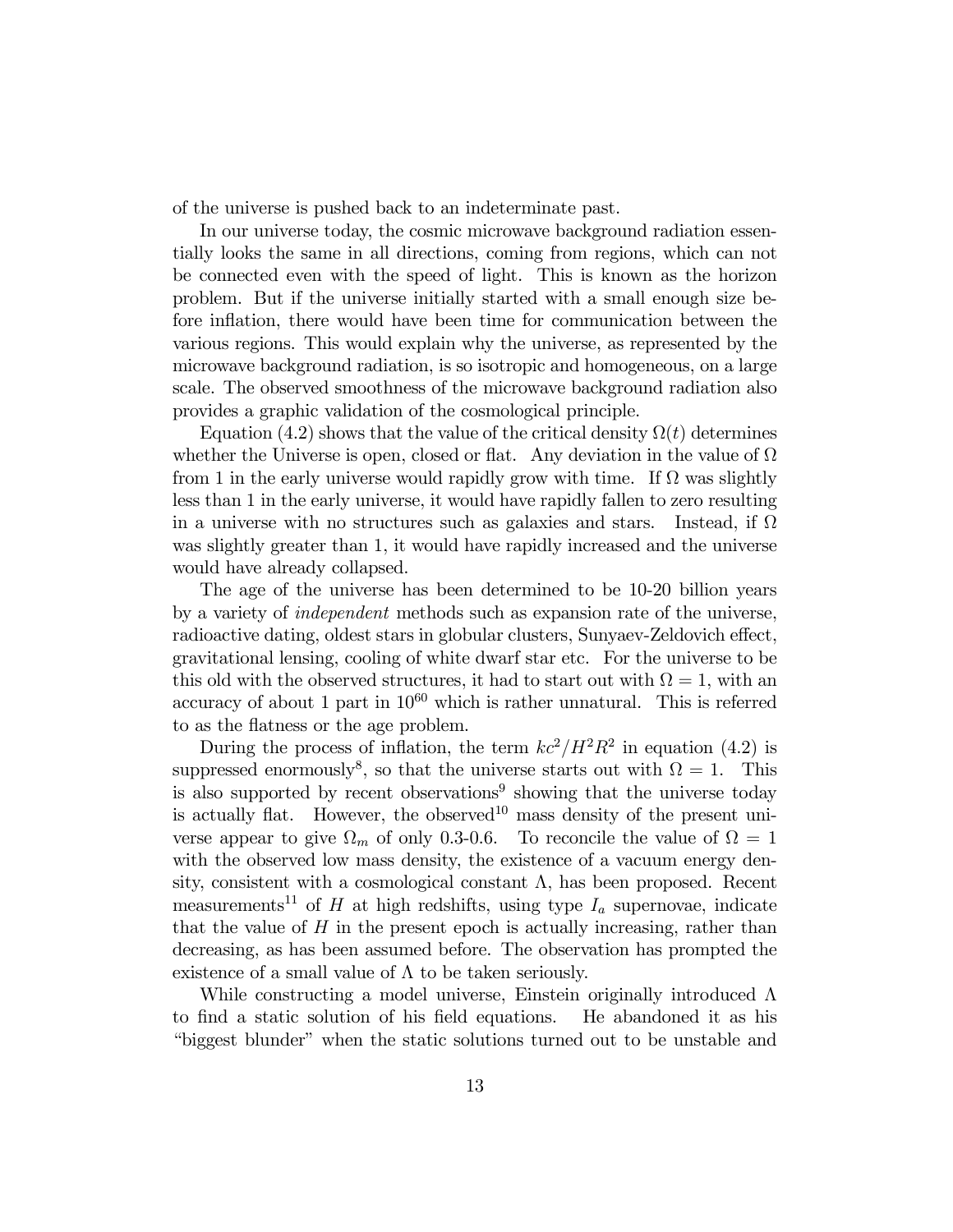the universe was actually found to be expanding. A non-zero value of  $\Lambda$ is being introduced now to explain the observed flatness of a low density universe. Accordingly, equation (4.1) is modified as

$$
\left[\frac{\dot{R}(t)}{R(t)}\right]^2 = \frac{8\Pi G}{3}\rho(t) + \frac{1}{3}\Lambda c^2 - \frac{kc^2}{R^2(t)}.
$$
\n(4.8)

By defining  $\rho_{\Lambda} = \frac{\Lambda c^2}{8\Pi G}$  and an effective  $\rho_e(t) = \rho(t) + \rho_{\Lambda}$ , equation (4.8) can be written in the identical form as equation (4.1),

$$
\left[\frac{\dot{R}(t)}{R(t)}\right]^2 = \frac{8\Pi G}{3}\rho_e(t) - \frac{kc^2}{R^2(t)}.
$$
\n(4.9)

Thus the existence of  $\Lambda$  can be represented as a fixed mass density of the vacuum. Since the value of  $\Lambda$  is small ( $\sim 10^{-56}$ cm<sup>-2</sup>), its effect is significant only at large values of  $R$ , and therefore its exclusion is justified for the early and adolescent universe, except for the extraordinary circumstances during the fleeting inflationary period.

When the cosmological constant is included, equation (4.2) becomes

$$
\frac{kc^2}{H^2(t)R^2(t)} + 1 = \Omega(t) + \frac{\Lambda c^2}{3H^2(t)}.
$$
\n(4.10)

Again, during inflation  $kc^2/H^2(t)R^2(t)$  is suppressed enormously<sup>8</sup>, so that the relation

$$
\Omega\left(t\right) + \frac{\Lambda c^2}{3H^2\left(t\right)} = 1\tag{4.11}
$$

holds to a high degree of accuracy.

We can then consider  $\Omega = \Omega_m + \Omega_{\Lambda} = 1$ , where  $\Omega_m = \rho_m / \rho_c$  and  $\Omega_{\Lambda} =$  $\rho_{\Lambda}/\rho_c = \Lambda c^2/3H^2$ . By integrating equation (4.8) using  $\Omega_{\Lambda}$ , the present age  $t_0$  of the universe is given by

$$
t_0 = \frac{2}{3} H_0^{-1} \Omega_{\Lambda}^{-1/2} \ln[\frac{1 + \Omega_{\Lambda}^{1/2}}{(1 - \Omega_{\Lambda})^{1/2}}].
$$
 (4.12)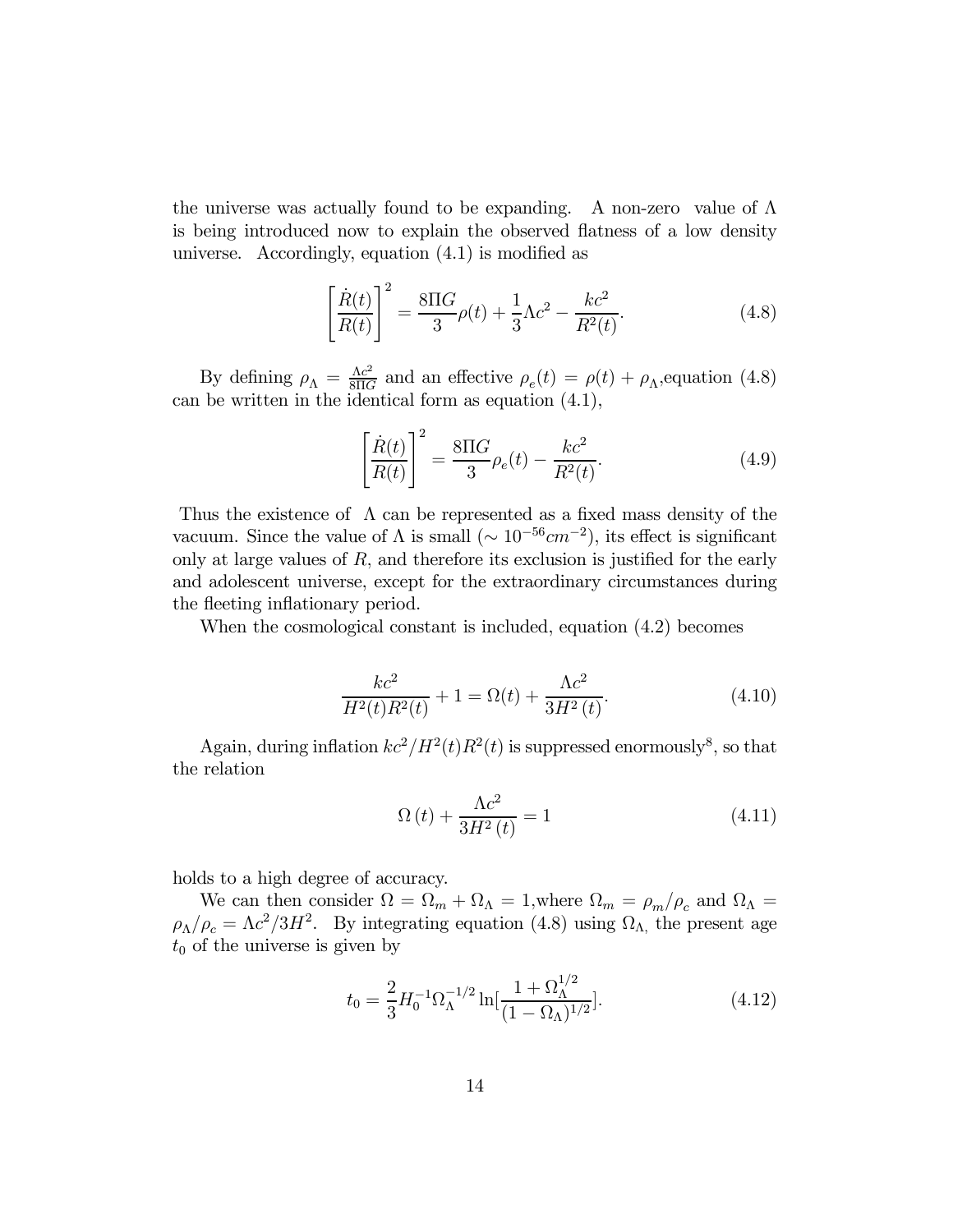Taking the recent accurate value of  $H_0 = 65 \pm 10$  km sec<sup>-1</sup>Mpc<sup>-1</sup> and  $\Omega_{\Lambda} = 0.6$ , the value of t<sub>0</sub> is about 13.4 billion years. This age is consistent with the recent determination<sup>12</sup> of the age of the oldest stars in the globular clusters to be 12-14 billion years. If the critical density of the universe today consisted only of matter, the age of the universe would be  $t_0 = 2/3H_0^{-1} \approx 10$ billion years, which is lower than the age of the oldest stars. This provides a compelling reason for resurrecting  $\Lambda$ . Furthermore, the observed flatness of the universe and estimates of  $\Omega_m$  and  $H_0$ , combined with the preliminary value of  $\Lambda$  obtained from the high redshift supernovae studies, satisfies equation (4.11) to a large extent, which gives significant support to the inflationary paradigm.

The quantum fluctuations of the scalar field also become enlarged by the process of inflation, which provides the seed for subsequent galaxy formation. These minute density fluctuations imprint tiny temperature variations (about six parts per million) over the smooth, microwave background radiation, recently discovered<sup>13</sup> by the COBE satellite. The pattern of fluctuations observed by COBE as well as by some recent experiments is consistent with those predicted by the inflationary model and inconsistent with other postulates like topological defects. Further studies are planned with more sensitive MAP and PLANCK satellites which are expected to provide some indication of the type of inflation,in addition to furnishing accurate values of cosmological parameters such as  $H$ ,  $\Omega_m$ ,  $\Omega_{\Lambda}$  etc.

According to the prevailing notions, what preceded the inflationary universe is known as the GUT epoch. Our knowledge at the beginning of the GUT epoch is quite murky, primarily due to our inability to correlate it to any observable data. Still, some attempts have been made to clarify the picture as we finally approach the origin. Before inflation increased it, the size of the universe would have been about  $10^{-30}$  cm. At earlier times, the universe must have been constrained to even smaller, gradually diminishing sizes. According to general theory of relativity, as we approach the origin, spacetime will end up at a point known as singularity, where all the classical laws of physics will break down. But before reaching the conjectured singularity, quantum effects should come to the rescue at Planck's length of  $10^{-33}$ cm. The subject of quantum cosmology has been developed to deal with this problem. The quantum cosmological aspect of the superstring theory makes a prediction<sup>14</sup> that space can not contract beyond its minimum at the Planck length.

Hartle and Hawking have developed<sup>15</sup> a unique version of quantum cos-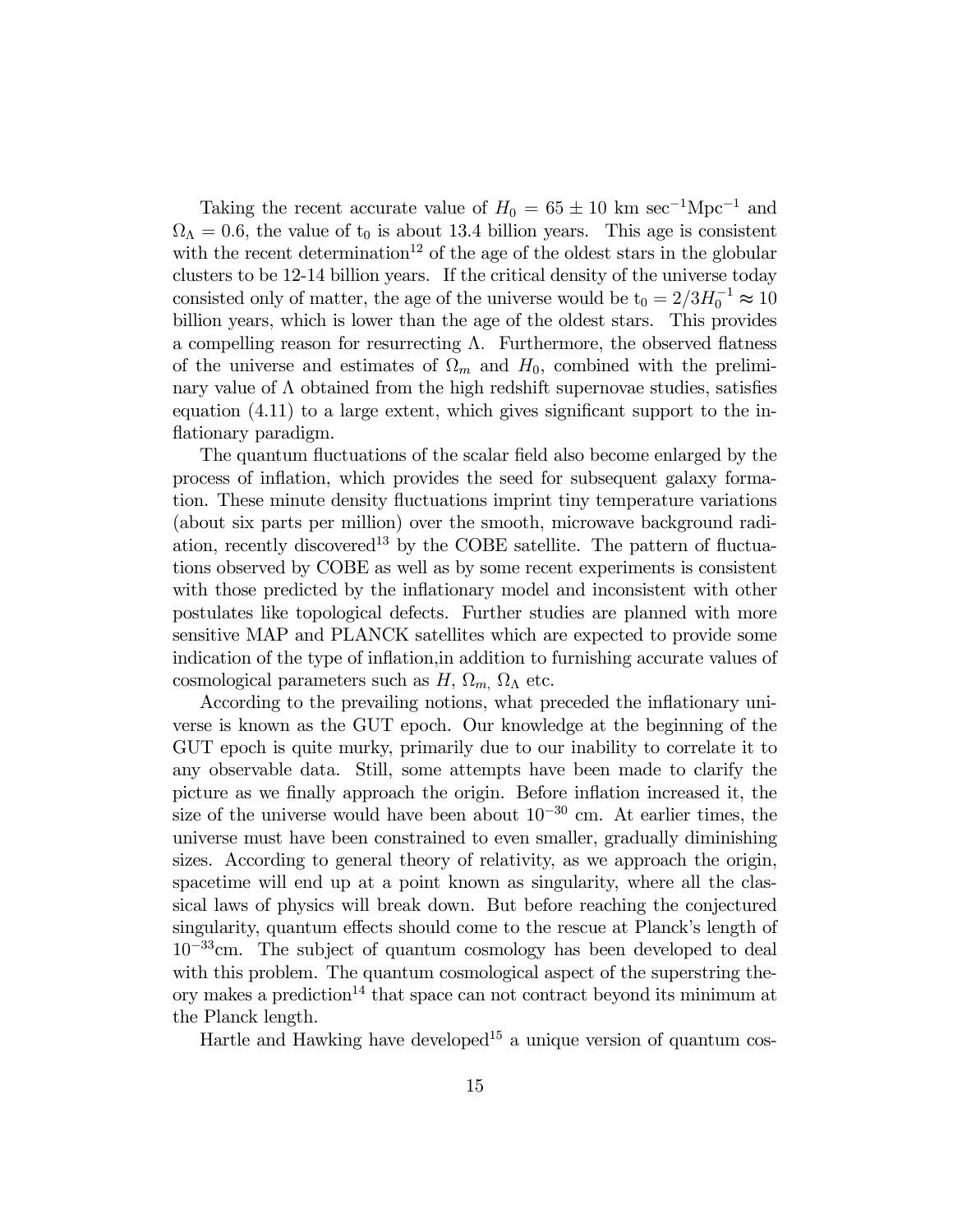mology using sum over histories and imaginary time. According to their solution, a singularity is avoided by describing the initial conditions of the universe with quantum effects, whereby space and time together form a surface that is finite in size but does not have a boundary. This is how the surface of the earth would appear to a hypothetical, two dimensional flatlander living on the surface of a sphere. The earth would be finite in size, but there would be no boundary, or edge to fall off. Hawking calls this proposal a "no boundary" boundary condition.

Murray Gell-Mann lends some support<sup>16</sup> to this effort in his book, The Quark and the Jaguar: "If the elementary particles are indeed described by a unified theory (which Hartle and Hawking did not explicitly assume), then the appropriately modified version of their initial condition can be calculated in principle from that unified theory, and the two fundamental laws of physics, for the elementary particles and the universe, become a single law." Thus the unified field and the initial condition of the universe are assumed to be mutually consistent.

Although there is no general consensus on how the universe initially came to be, the most plausible explanation yet is that an energetic fluctuation caused the universe to begin from the Planck's dimensions. The spontaneous symmetry breaking of the unified field occurred, thereby separating gravity, matter fields and GUT force field, as well as initiating the expansion of the universe. The universe cooled by expansion to cause another symmetry breaking, when the strong field separated along with the creation of the primordial fireball by inflation. As the temperature cooled by further expansion, the weak and electromagnetic fields separated; all the force fields and the matter particles assumed their separate identities. Thus, the unified field sequentially unfolded to create this universe and everything physical in it.

## 5. THE EVER-PRESENT UNIFIED FIELD

The quantum physical presence of the unified field everywhere in the fabric of spacetime today can be understood in terms of the inescapable consequences of the quantum field theory and Heisenbergís uncertainty principle, which represent the essence of the quantum nature of the ultimate reality. According to the quantum field theories,the fundamental elements of reality are the underlying quantum fields. Every elementary particle is an excitation of its respective underlying field. Furthermore,all fields are present in all space throughout the universe at all times. However,to be consistent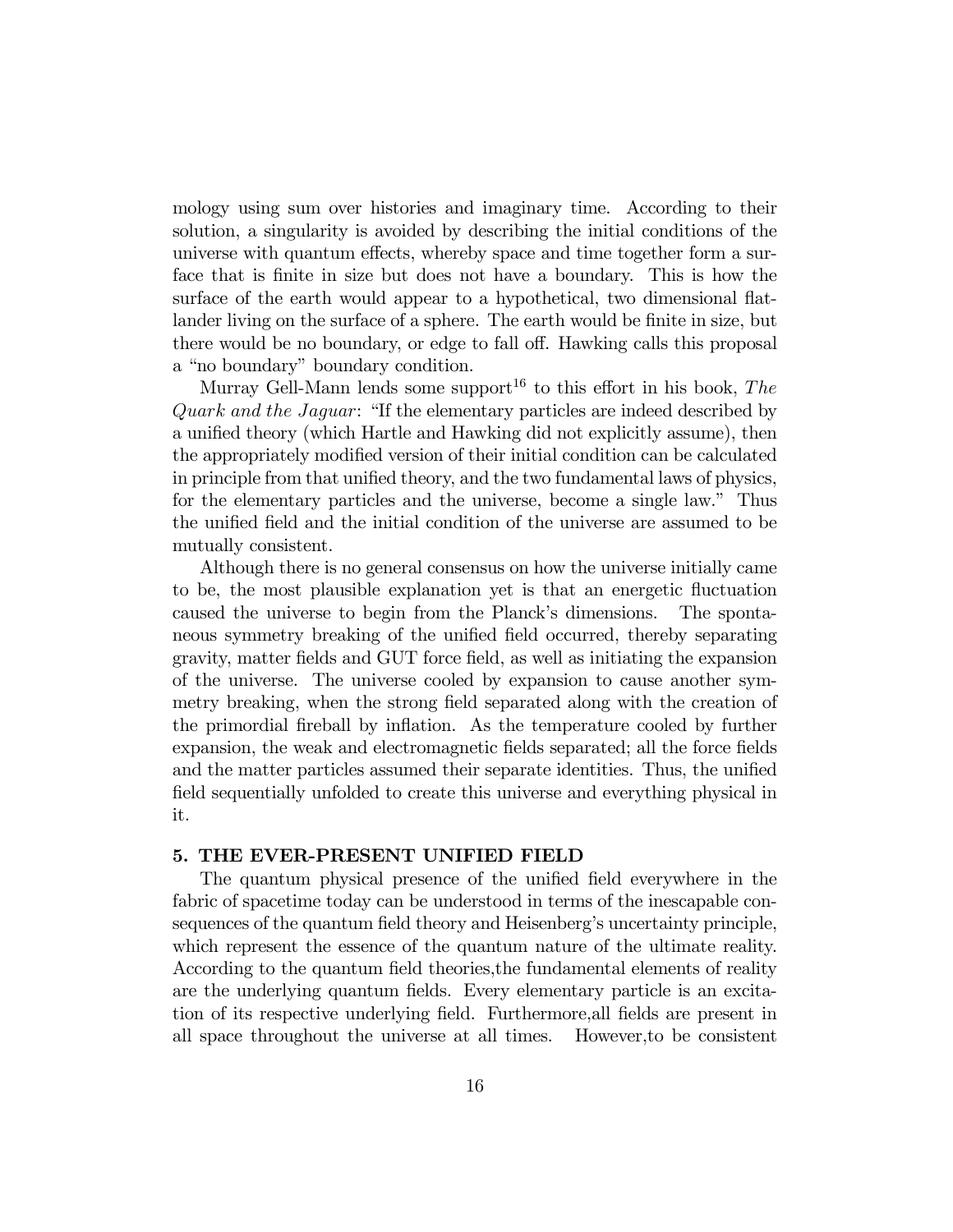with the uncertainty principle,no quantum field can be at rest. All the fields that are manifest since the early moments of the universe should be present as vacuum fluctuations even when they are not coupled or localized. The ubiquitous existence of vacuum fluctuations of the electromagnetic quantum field is readily observed in the Casimir effect, the Lamb shift and a variety of other phenomena.

The Casimir effect predicts that vacuum fluctuation of the electromagnetic field will induce a force between two uncharged conductors, separated by a small distance in vacuum. Such a force has been measured<sup>17</sup> recently by Lamoreaux. The Lamb shift was observed<sup>18</sup> by Willis Lamb, for which he was awarded the Nobel prize. Lamb observed an unexpected spectral line splitting in hydrogen,which stimulated the development of quantum electrodynamics and established the effect of vacuum fluctuation. The tiny magnetic moment of the electron is also affected by vacuum fluctuations; the measured value agrees with prediction deduced from vacuum fluctuations to better than eight decimal places.

Thus, empty space is not empty at all. On the contrary, the quantum vacuum is the "home" of nature's infinite dynamism. It is the substrate in which all of high energy physics takes place. But this frenzied activities of the empty space must be subject to some systematic order.The vacuum state of a quantum field should correspond to a superposition of the fluctuation of all possible field shapes. Since the vacuum state represents the absence of all real physical particle and forces, it should possess spatial symmetry in conformity with *Poincaré invariance*, which would preclude arbitrary superposition of fields.

Our knowledge of the unification of the fields can guide us to determine how the fields in the vacuum state may be farther organized. The electroweak unification happens when the symmetry represented by  $SU(2) \times U(1)$ is restored. This has been demonstrated experimentally, using particle accelerators, where the energy E per particle was about 200 GeV,corresponding to an equivalent temperature of  $10^{15}K$ . The wavelength  $\lambda$  of a particle of 200 GeV is given by  $\lambda = hc/E \sim 10^{-16}$ cm. Thus, when we probe the spatial distance at about  $10^{-16}$ cm, the presence of the symmetry required for the electroweak unification becomes evident.

To probe what happens at shorter and shorter distances, we need higher and higher energy per paritcle, since the distace probed depends upon the wavelength of the particle which depends inveresely upon its energy. With the present or anticipated experimental capabilities,we can not probe dis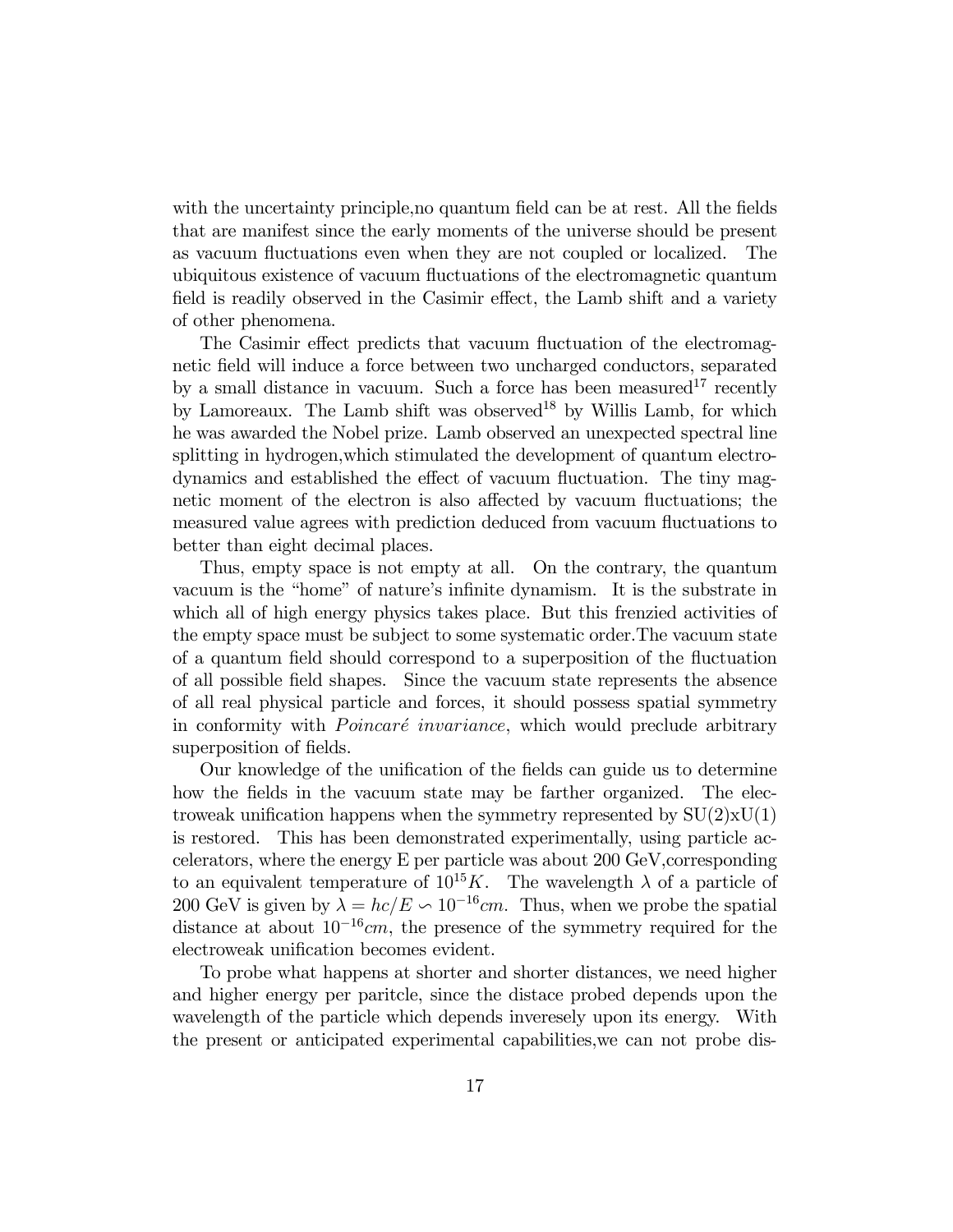tances much shorter than  $10^{-16}$ cm. Fortunately, however, calculations using supersymmetry, show that if the forces are examined as they act on distances of about  $10^{-30}$ cm, the strength of the electromagnetic, weak and the strong nuclear forces appear to become equal. This would indicate that the GUT symmetry is restored at about  $10^{-30}$ cm, even in the absence of very high temperatures.

Detailed quantum field theoretic analysis on a tiny time slice indeed show that, with the exception of any phase transition characteristic of a cooling,high temperature ensemble, physics at fundamentally small dimensions is equivalent to physics at high temperatures. Therefore, restoration of the GUT symmetry at about  $10^{-30}$ cm at ordinary temperatures is based on some solid theoretical foundation.

Finally, at Planck's dimension, the calculations show that the strength of the gravitational force become equal to that of the three guage forces. Thus, as we proceed towards Planck's length anywhere in the universe, all the symmetries of nature are restored gradually, thereby creating the conditions for the various stages of unification of all the forces possible in sequence. Furthermore, supersymmetry is surmised to unify the bosons and the fermions. Thus, at the Planck scale, where all of nature's symmetries are presumed to be restored, all the underlying quantum fields should behave as just different aspects of a single unified field. Even though,the high temperatures necessary for unification are physically absent today in the Planck's dimension of the vacuum, presence of the unified field is possible from a quantum physical perspective.

A mathematically consistent final theory of the unified field is still being worked out. In the absence of such a theory, the basic principle of the much tested general theory of relativity may be applied to get an over all framework of quantum gravity and quantum cosmology which can serve to conceptualize the nature of the ultimate ground state of the vacuum, although its mathematical formulation is inadequate for a quantum description of nature. The fundamental tenet of Einsteinís general theory of relativity is that space, time and matter (or energy) cannot exist separately. As an outcome of the special theory of relativity, space and time are inseparable. According to the general theory of relativity, space and time are not just passive background in which events take place, but rather they are active participants in the dynamics of the universe. In Einstein's words<sup>19</sup>, "the physical reality of space is represented by a field whose components are functions of spacetime". Therefore, a field is not only an irreducible physical state of space itself, spacetime and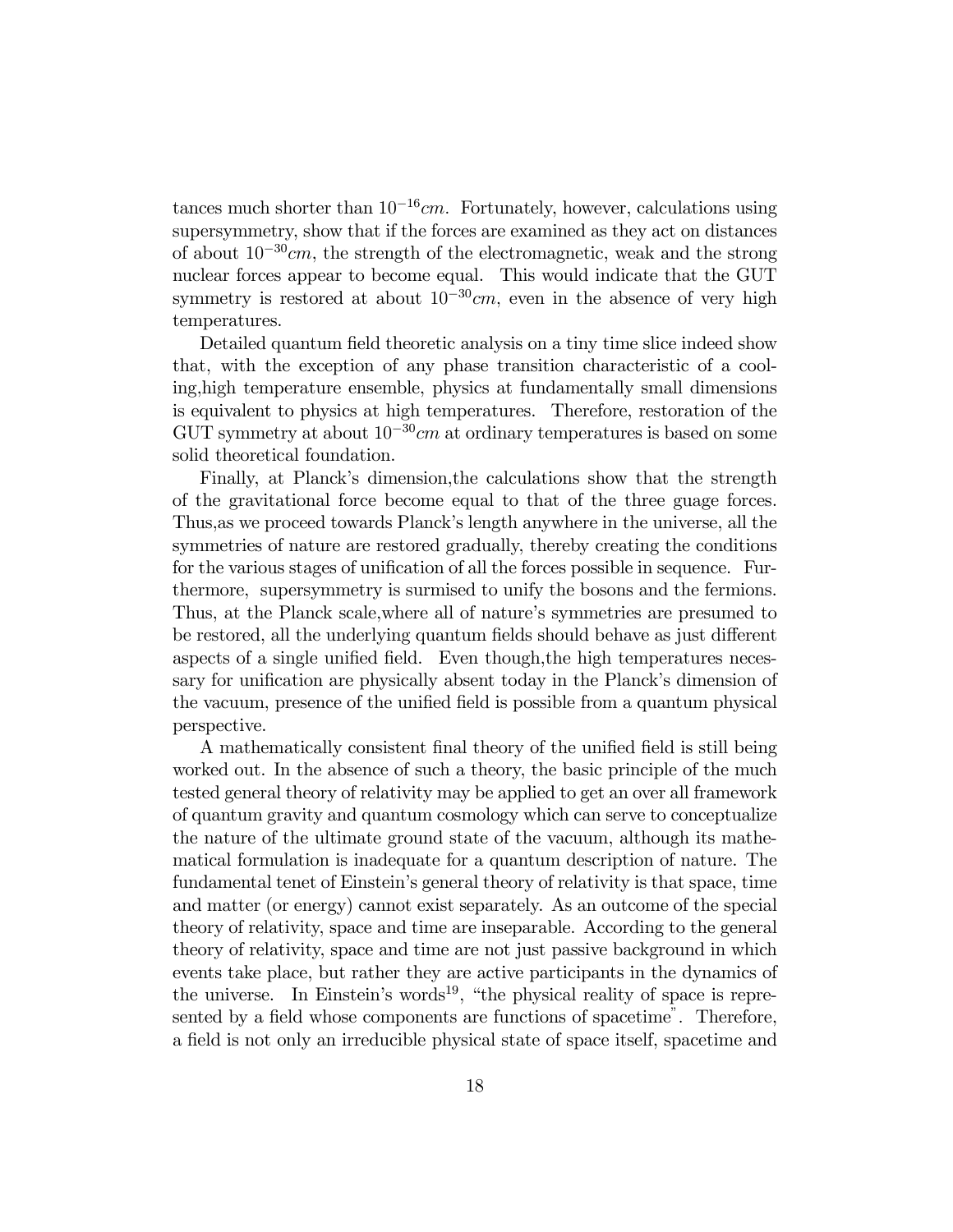fields must also exist simultaneously.

In addition, we know that in the quantum domain, systems can possess a minimum quantum energy without having to dissipate it. The ground state energy of an atom and zero point energy of vibration of a molecule are typical examples. In the superstring formulation, the unified field can vibrate forever without loosing its energy, while the coordinates of spacetime possess quantum mechanical characteristics. As Steven Weinberg says<sup>20</sup> in his book, Dreams of a Final Theory, "In contrast, the strings that concern us here are truly fundamental and keep vibrating forever; they are not composed of atom or anything else, and there is no place for their energy of vibration to go.î Therefore at Planck scale, the fluctuating spacetime geometry, and the ìzero pointî fluctuation of the unified field can be deemed to constitute the self- interacting dynamics of the vacuum ground state of the universe.

Since spacetime is not expected to contract beyond Planck scale, unified field may be considered to be present in the ultimate fabric of spacetime everywhere in the universe. During the earliest moments of creation of the universe, when the temperature dropped as the universe expanded, the various fields sequentially became manifest. Equivalently, from a quantum physical perspective, this process of sequential differentiation of the unified field into its various components takes place, as the dimension of space encountered becomes larger than the Planck length today. This is schematically shown in Fig. 2. The various fields manifest themselves whenever appropriate energy or matter is available for them to couple. Thus, the structure and dynamics of the vacuum state foreordain all the properties of the fundamental particles that arise out of it. This is why any fundamental particle has its exact same particular properties everywhere in the universe. The properties of the fundamental particles, in turn, govern the characteristics of all physical interactions, which then owe their ultimate origin to the unified field.

In summation, recent scientific discoveries point to the fact that unified field sequentially unfolded to create our universe. The unified field, is still present in the very fabric of spacetime throughout the universe in a quantum physical way, thereby upholding and administering at least everything physical it contains. It seems nature has repeated this pattern in the characteristics of the human genome. Following the analogy of the genome, should we not then call the unified field the universal field, possessing the universal blueprint?

Based on a lecture delivered at the International Symposium on Mathematical Physics in memory of S. Chandrasekhar and Abdus Salam on De